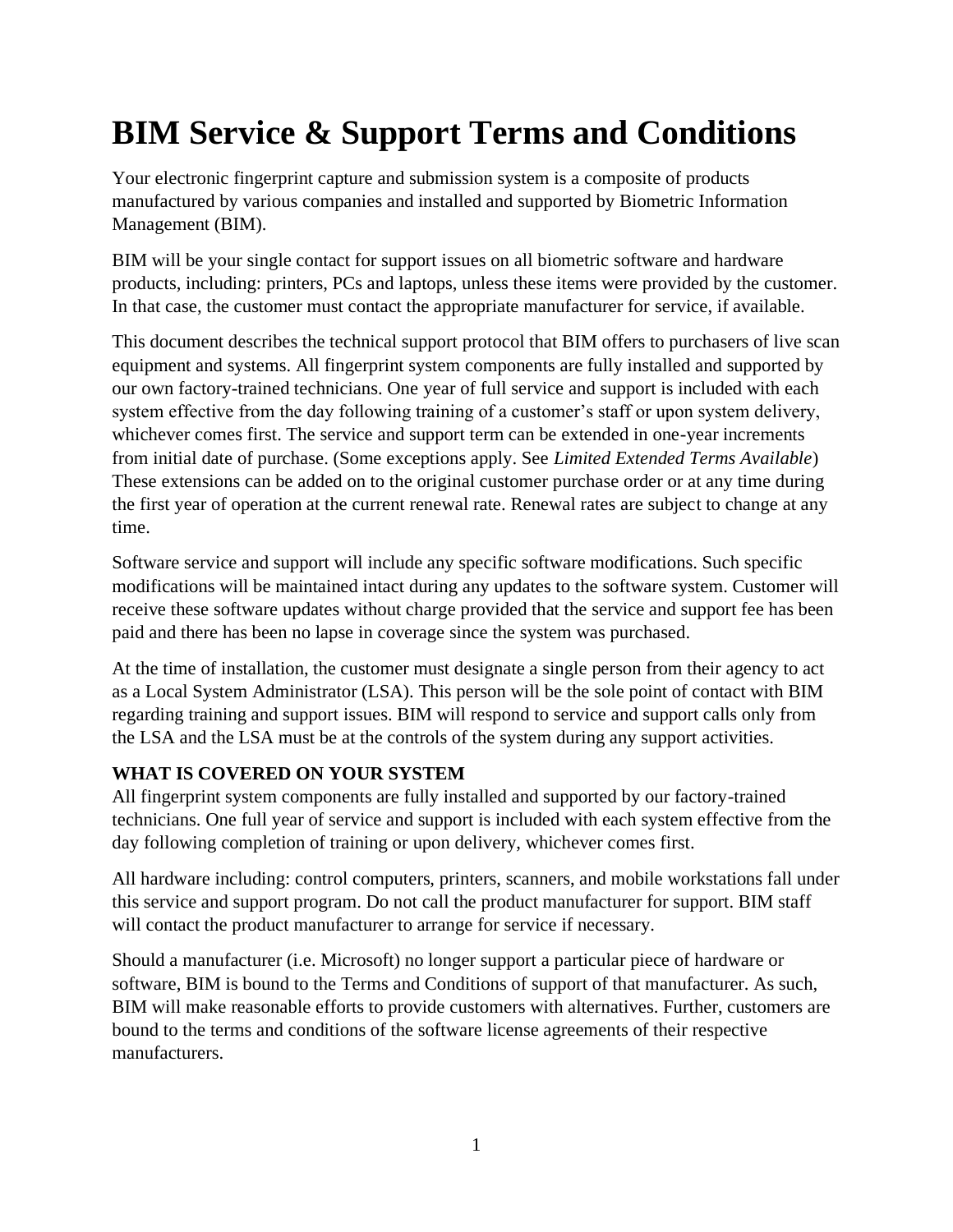# **DATA SECURITY**

**It is recommended that all customers backup their data frequently to prevent loss of data from their system**. Customer hereby assumes all risk of data loss from any and all causes or in any way related to or resulting from the sales, repair or service by BIM. Customer hereby releases BIM from any claim or liability related to any loss of data. Please ensure data is backed up prior to acquiring BIM technical support services. If requested, BIM will create a one-time backup for the customer for a fee, but will not guarantee that all data will be located and saved. Please contact [support@bioinfomgt.com](mailto:support@bioinfomgt.com) to learn more.

Data security and maintenance of any third-party backup/data recovery service or system is the responsibility of the customer. The customer understands that computer repair or maintenance is to be performed only by a BIM technician. Computer technicians are not responsible for damages or loss of data due to acts of God or electrical malfunction. BIM will not be responsible for loss or damage caused by fire, theft, acts of malice by customer or other party, or any other cause beyond the control of BIM. BIM implies no warranties beyond those covered by the manufacturers of the hardware or software installed.

BIM complies with the FBI CJIS Security Policy version 5.6 and recommends customers develop a privacy and data protection plan in accordance with the policy areas defined therein. Please visit the FBI CJIS Security Policy Resource Center for more information: <https://www.fbi.gov/services/cjis/cjis-security-policy-resource-center>

# **HIGHER LEVELS OF SUPPORT**

If you need more service and support than is provided by a technical support agreement, we will be happy to discuss a customized technical support package tailored to your specific needs. Contact us at 614.456.1296 or [support@bioinfomgt.com](mailto:support@bioinfomgt.com) for details.

# **CUSTOMIZATION OF SOFTWARE**

It may be possible for our IT team to customize certain features of the software to better suit your business needs. These customizations will require programming time and additional support for these specialized features. As such, increases to the annual support contract will be applied relative to the customizations.

# **LIMITED EXTENDED TERMS AVAILABLE**

The service and support term can be extended in one-year increments from date of purchase on software and hardware. These extensions can be added on the original customer purchase order or at any time during the first year of operation. Payment for each renewal term shall be due on the renewal date at the current rates. This agreement may be terminated for non-payment. All hardware components (fingerprint scanner, printer, laptop, desktop, monitor, keyboard, mouse, etc.) may be covered under a service and support contract for no more than 5 years. After 5 years, if it is determined that a hardware component needs repair and the repair cost is less than or equal to \$250, it will be covered under the service and support contract. If repairs exceed \$250, the customer must pay the amount of the repair cost in excess of \$250. If replacement of a hardware component is needed, the customer may purchase the component at the current price.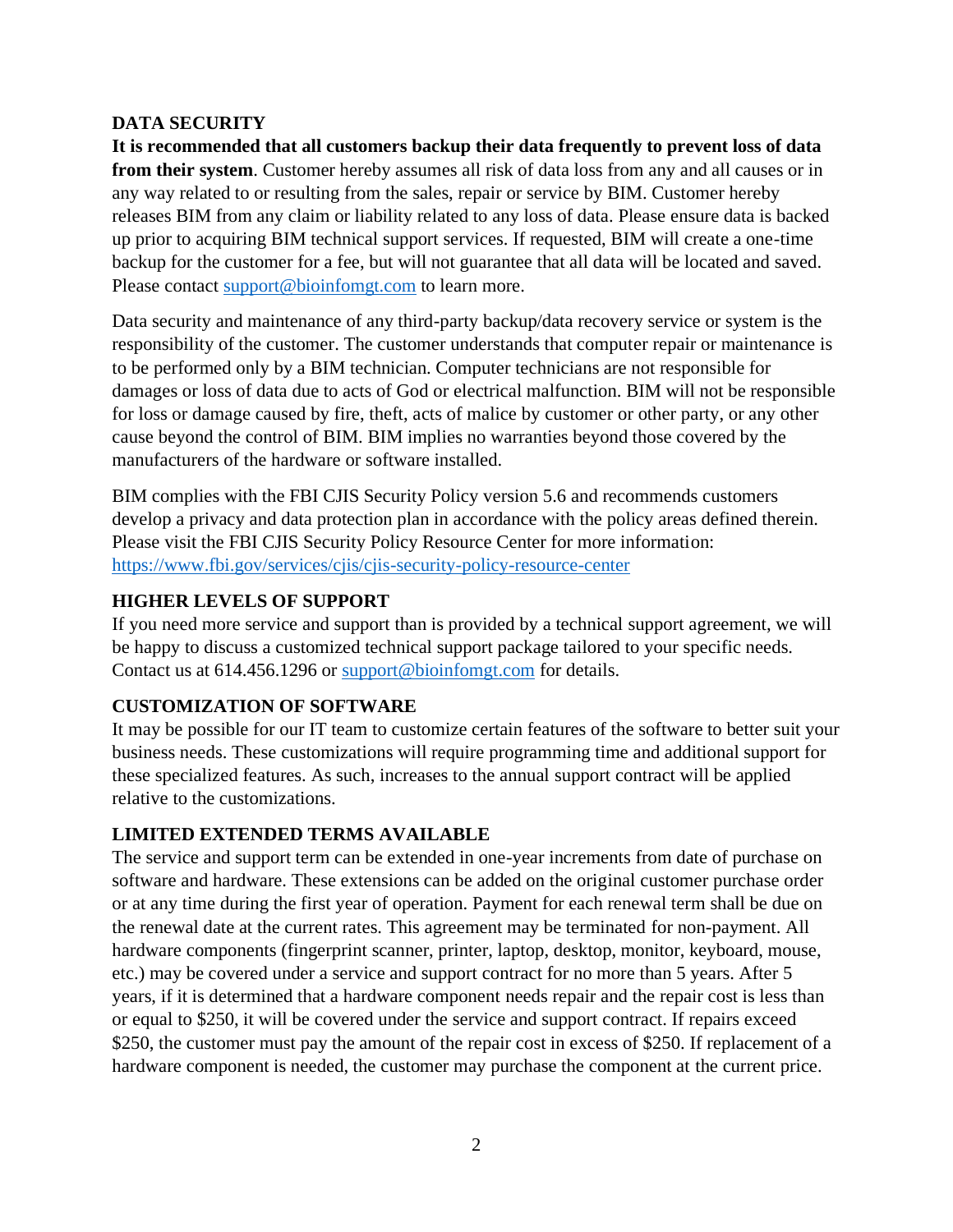# **CUSTOMER PROVIDED HARDWARE**

Due to quality control issues with outside equipment, BIM no longer allows customers to provide their own equipment upon initial purchase of the live scan system. BIM is not responsible for any equipment which was not purchased through BIM.

#### **LAPSES IN SUPPORT CONTRACT**

Should the customer allow the service and support contract to lapse, a reinstatement fee in addition to the annual service and support fee from the contract term end date to current will be due. Payment must be made in full prior to the reinstatement of the contract. Should the service and support contract be allowed to lapse and then reinstated within 365 days of the contract term end date, the service and support contract will continue subject to the *Limited Extended Terms Available* section. Should the service and support contract be allowed to lapse and then reinstated after 365 days of the contract term end date, hardware components will be covered for repairs subject to the *Limited Extended Terms Available* section, but will not be covered for replacement.

# **STATE-ISSUED MANDATORY UPDATES**

Occasionally, the state repository will require all vendors to make revisions to their software based on occurrences that are outside the control of BIM, such as changing legislation. These changes in software are required for each vendor and customer to remain in compliance with the State. Should an update to the software be required by the State and a customer has not updated their software to the compliant version by the indicated deadline, the customer is considered to be out of compliance and will NOT be allowed to submit transactions. BIM may enforce this requirement by disabling transaction submissions and/or other functionality where applicable. If a customer has allowed their annual service and support agreement to lapse, the customer may not automatically receive the required software update, is considered to be out of compliance and will NOT be allowed to submit transactions. Should this occur, customers may opt to renew their lapsed support contract within the terms outlined in the *Lapses In Support Contract* section.

#### **Support issues will be handled according to the following steps**

#### **Step 1: Telephone & Email Support**

Call the number provided by BIM Technical Support or email [support@bioinfomgt.com.](mailto:support@bioinfomgt.com) Normal business hours for technical support are Monday through Friday, 8:00am – 5:00pm Eastern Time, excluding holidays and weekends.

#### **Step 2: Remote Assistance Support**

If we are unable to resolve your issue by telephone, we may request to be allowed to take control of your computer remotely using software created for this purpose. Under these conditions, our technician will operate your control computer from his location over the internet. While the LSA will no longer be operating the control computer during this technique, the LSA must be present at the control computer to assist the technical with any activities at the hardware site. **Note:** In order for BIM to provide the highest level of support, the customer must allow BIM to access the software remotely. Response time to problems will be slower if this access cannot be provided. If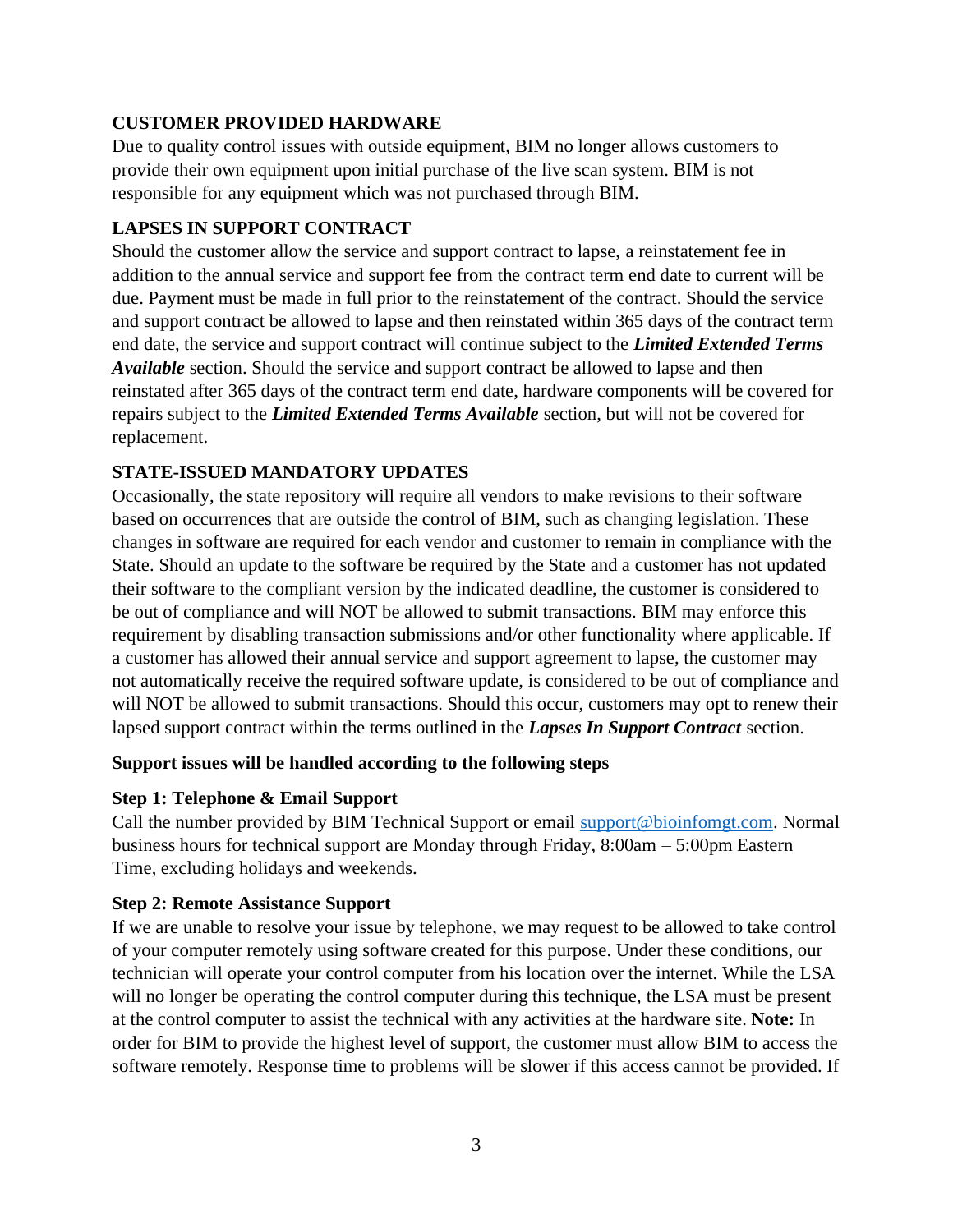the customer's security policy does not allow for remote access, BIM can provide a quote for onsite service and support upon request.

# **Step 3: Repair or Replacement of Defective Hardware**

If our technician determines the issue is the result of failure of any hardware component(s), the defective hardware component(s) will be repaired or replaced as necessary and as soon as practical within the guidelines of these Terms and Conditions. This warranty covers only normal use of the system hardware. BIM shall not be liable under this warranty if any damage or defect results from (i) misuse, abuse, neglect, improper shipping or installation; (ii) disasters such as fire, flood, lightning or improper electric current; or (iii) service or alteration by anyone other than an authorized BIM representative; (iv) damages incurred through irresponsible use, including those resulting from viruses or spyware, overclocking or other non-recommend practices.

If it is determined that replacement software or hardware can be installed by the customer, it will be shipped to the customer's address on file. Detailed instructions will be provided for the return of the defective equipment. If the BIM technical determines, solely at BIM's option but in consultation with the LSA, that a BIM technician should visit the site to make the necessary software or hardware replacements, the visit will be scheduled within 2 business days after the call. The LSA must be present during this support visit.

# **OUTSTANDING BALANCES**

Should a customer have an unpaid balance on their BIM account for any past due amount, the customer's system may be disconnected until the balance is paid in full. Please see the *Lapses in Support Contract* section for further details.

# **DATA CONTENT/ACCURACY**

It is the responsibility of the user to ensure the accuracy of the data entered when utilizing their BIM software. BIM assumes no responsibility for user data entry errors that result in processing rejections, delays or financial loss.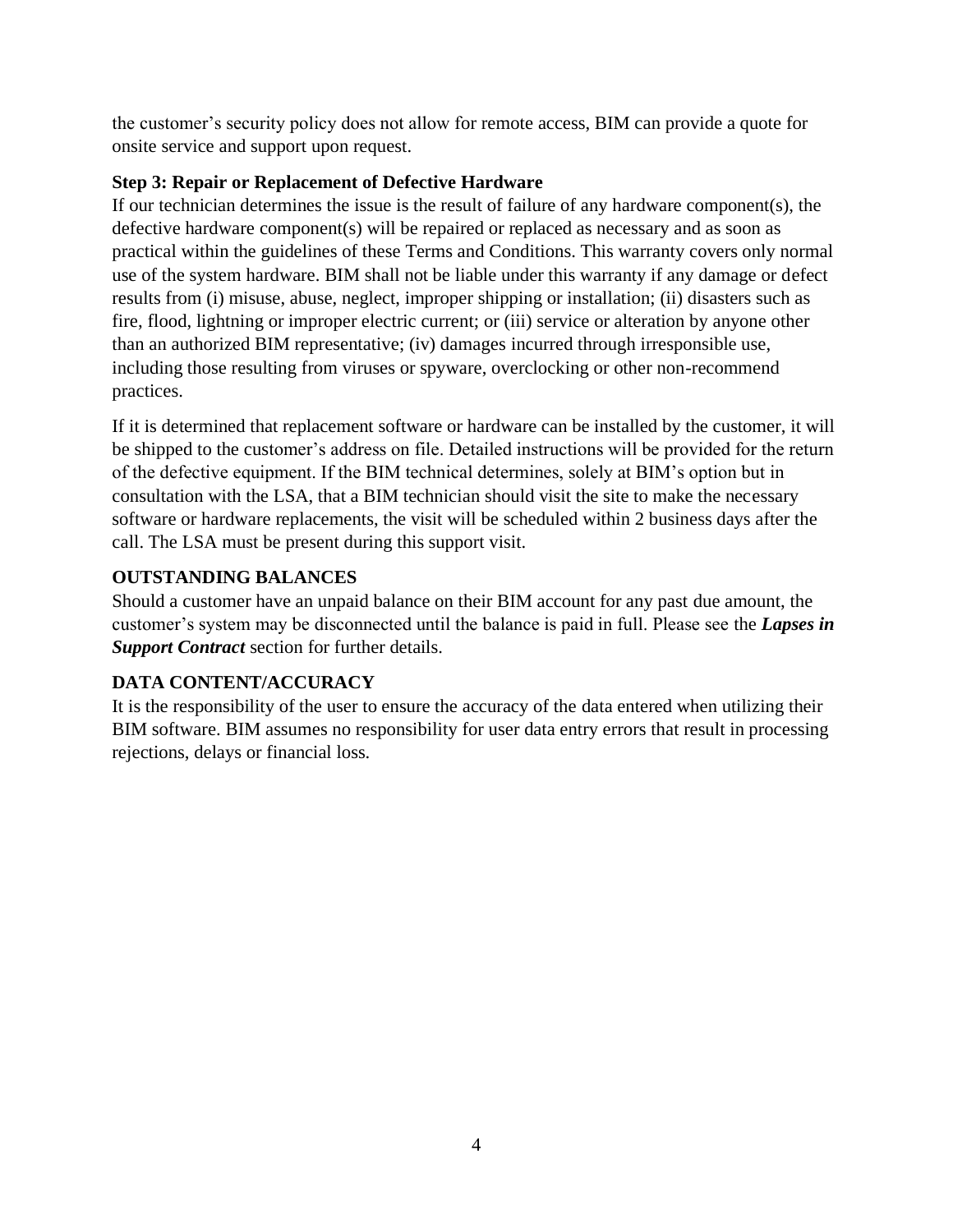# **TRANSFER OF USED EQUIPMENT POLICY**

Should a customer choose to transfer previously used equipment to another eligible entity, the following guidelines must be followed (please see the *Prohibited Uses* section for limitations):

- o The system (all hardware and software) must have a current service and support contract as outlined in these Terms and Conditions. If the service and support contract is expired, either the transferor or the transferee must first reinstate the service and support contract as detailed in these Terms and Conditions.
- o BIM and all hardware manufacturers have the right to first inspect the hardware and software to ensure they are in working order. This may be done in person or remotely.
- o The transferor or the transferee must pay for all transfer fees as identified by BIM and hardware/software manufacturers.
- o The transferee must provide BIM with all of the necessary information for technical and billing contacts.
- o The transfer must not violate any manufacturer's Terms and Conditions. Manufacturer Terms and Conditions supersede BIM Terms and Conditions in relation to the transfer or equipment/software.
- o BIM and the hardware/software manufacturer have the right to deny the transfer of equipment and software for any reason.

# **PROHIBITED USES**

Without the prior written consent of BIM, the customer shall not itself and shall not allow any third party (by license agreement or otherwise) to:

- o Take any action that would cause the loss or abandonment of BIM's proprietary rights in the Software or Hardware.
- o Resell, distribute, rent, lease, lend, copy, modify, translate, time-share, license, sublicense, electronically transmit or prepare derivative works of the Software or Hardware, in whole or in part.
- o Otherwise use in any way the Software or Hardware including, but not limited to: the source code and proprietary design documentation for the Software or Hardware in any manner not expressly authorized by this Agreement.

# **RETURN OF EQUIPMENT POLICY**

If a customer receives a BIM live scan system as part of a state-sponsored program and no longer wishes to be in the program, they must notify their contact at the appropriate state agency. Additionally, the customer must contact BIM Technical Support with the information. The equipment in whole must be returned to either the state agency or BIM for inspection and possible refurbishing. Once the equipment (hardware and software) has been returned, it is no longer under an active service/support contract. Should the equipment be placed back into production, it will be identified as used with a limited service and support contract as described in these Terms and Conditions.